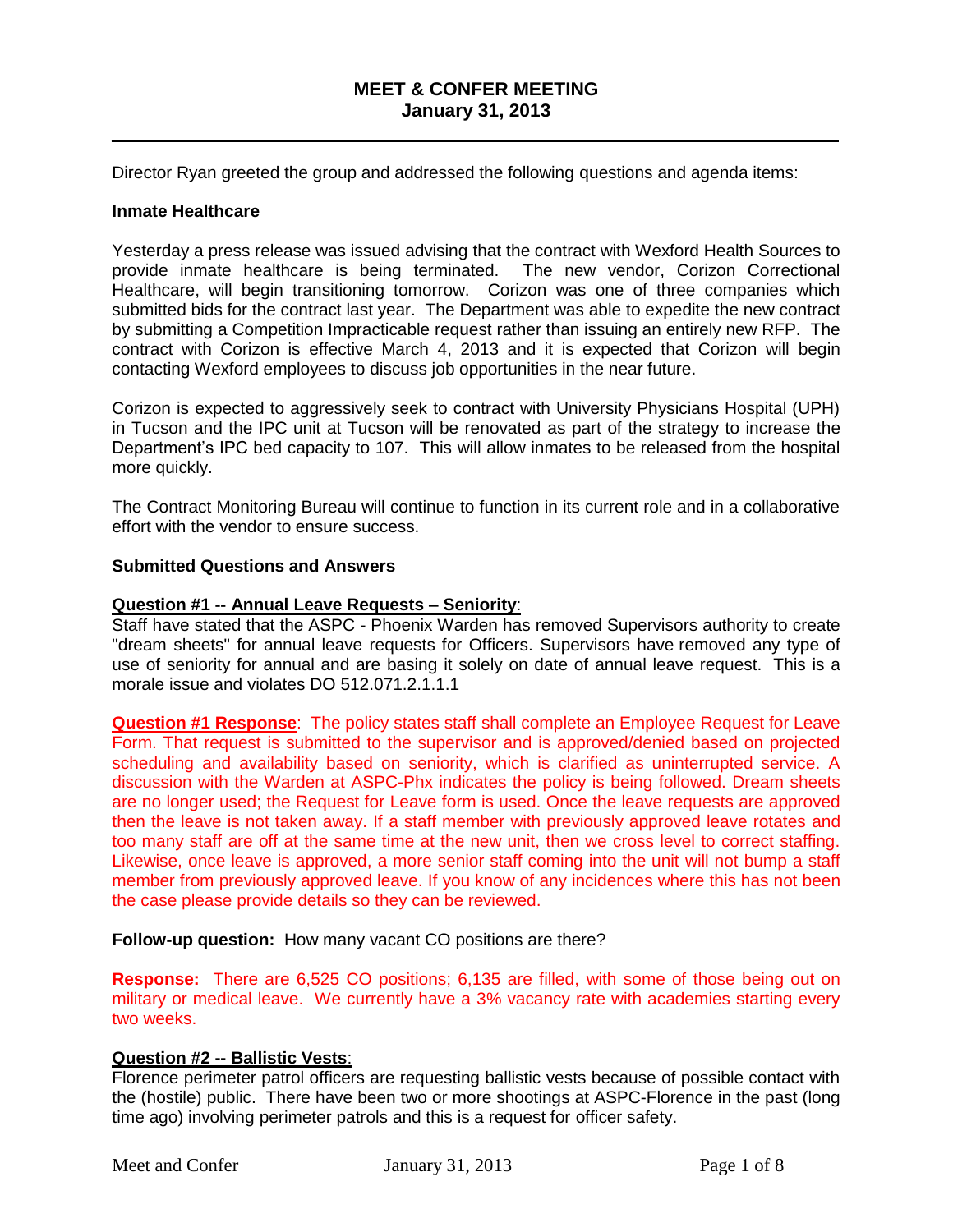**Question #2 Response**: There is no need to provide this type of equipment. There are only two incidents of this type in the past 30 years. Our perimeters are more controlled now than ever. Moreover, the continual changes in assigned staff would present an impossible situation with providing properly sized vests. Staff working the perimeter should remain vigilant and follow policy/post orders if they see unusual activity or strange vehicles.

# **Question #3 -- Staff Shortages – Priority Posting Charts:**

South Unit officers are requesting relief with what seems to be a daily cross level to other Florence Units. They understand staff shortages, but state that problems at other units are causing staff at South Unit to feel that they are being treated as "bodies" and not valued employees by supervisors.

**Question #3 Response**: A review of the past 30 days shows the following cross levels out of South Unit:

-days--17 staff -swings--11 staff -graves--6 staff

These are not high numbers compared to other units and shows that cross leveling does not occur daily. Remember this is a team effort and it takes all staff within the complex working together to accomplish our mission of public, staff and inmate safety. We developed and use our priority posting charts for consistency and fairness. If you have ideas about this chart express them through your chain of command.

## **Question #4 -- Shift Briefings – OT for Supervisors**:

Shift supervisors at ASPC-Winslow are stating that it is a requirement, per post orders, for Shift Supervisors--to include Lieutenants--to attend shift briefings. But, if there are more than two Supervisors at the briefing, only one is allowed to collect the .25 in OT. Why, since it is a requirement, are not all supervisors receiving the .25 OT for briefings? This may be localized just to ASPC-Winslow.

**Question #4 Response**: At one time all units were directed to use a combination of briefing OT for supervisors and flexing others. The way it is being done at Winslow is the standard way it was done statewide. A recent survey of all 10 complexes was completed showing that some flex and some pay all OT. All complexes will be directed to pay the .25 OT to ensure consistency throughout the agency. One supervisor will cover the beginning of shift and the other will hand the paperwork at the end of the shift.

## **Question #5 -- DO 708 Strip Search – Number of Officers Present:**

Why was DO 708 changed to allow a strip search with only one officer present? If you look on the public webpage [\(www.azcorrections.gov\)](http://www.azcorrections.gov/), the old DI 145 is still up and requires two officers. When they revised DO 708 and incorporated DI 145, this requirement was removed.

**Question #5 Response**: DI 145 was put into effect on July 14, 2000. On November 5, 2012 DO 708 was updated and incorporated DI 145. While incorporating the DI into the DO several factors were evaluated to include, staffing levels, number of strip searches performed at locations daily, and what accepted industry standards and practices are in place that may have changed over the past 12-year period.

In evaluating staffing levels and the number of inmates being strip searched on a daily basis, it was determined that resources would be better utilized conducting these searches with a single officer rather than the stated two officer requirement of the D.I. This practice meets accepted industry standards while increasing operational effectiveness within the units. This does not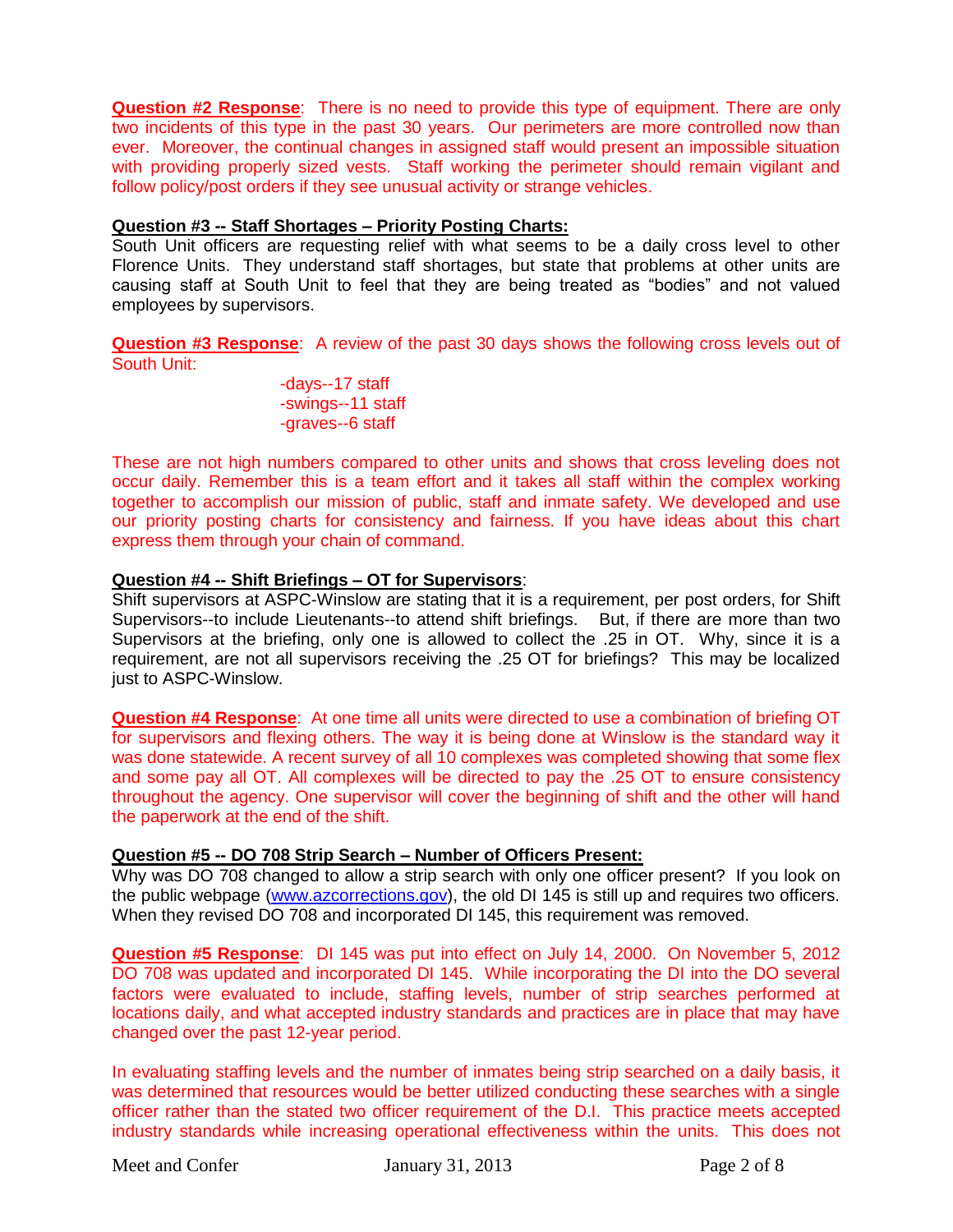compromise the ability of the staff to conduct thorough searches and essentially doubles the capacity to conduct searches with each officer conducting individual searches. As with any situation in a correctional environment, the staff member conducting the strip searchfeel should contact a supervisor for additional assistance if he/she feels there may be security/safety issues.

The request to delete DI 145 was submitted at the time of the policy posting; as of this date it has been removed.

## **Question #6 -- Block Training / CBT:**

Why have we gone back to the "Get training done as you can on shift" when the Blue Ribbon Panel (After the Lewis Incident) stated that this was one of the failings?

**Question #6 Response**: Block training is scheduled at all prison complexes for staff to complete the majority of their required training. However, due to new training initiatives, the block training schedule does not afford an opportunity for all staff to meet the requirements for completion. Primarily, computer based training (CBT) is done during assigned shifts as well as various ICS/DART simulations. There was no CBT in 2004 when the Lewis incident occurred. Staff are not removed from the unit for CBT and are able to immediately re-deploy to their assignment if needed. This was not the case in 2004. Staff should not be pulled from critical posts in order to complete required training. If training is to be completed while a staff member is on shift, it should be done during times where there is low to no yard traffic. Please provide specific examples where this is not the case.

Additionally, it should be noted that the Blue Ribbon Panel was just that, a panel of officials who provided recommendations to specific issues at that time. If current policy needs to be revised we will revise it, based upon current practices/issues.

## **Question #7 -- New Range Qualification Course**:

When will Firearms Instructors, TSU & Transportation officers be able to receive the new Range Qualification course that has been under review?

**Question #7 Response**: The new range qualification course applies to sworn peace officers, not the ADC security series.

**Follow-up question:** Some complexes are running out of ammunition for range qualification. How soon will ammo be available?

**Response:** Procurement is working diligently to locate vendors. This is a supply issue, the funding is available.

## **Question #8 -- MAP / Training**:

How soon can we expect to see the PACE replacement MAP take effect? Will there be training for this? Will this give staff the capability of receiving meritorious increases in salary?

**Question #8 Response**: MAP will be instituted effective February 1, 2013, for covered and uncovered ADC employees excluding CO I's, CO II's, CO III's and CCO's. Those classifications will begin using MAP effective July 1, 2013. MAP training is underway for the group starting MAP on February 1<sup>st</sup>, and will commence in May for CO Is, CO IIs, CO IIIs, and CCOs. A comprehensive compensation plan is being drafted, based on ADOA guidelines and subject to ADOA approval. It is anticipated that an opportunity for salary consideration for meritorious service will be included in that plan. Salary increases or other types of compensation (such as performance incentives, one-time spot awards, etc.) are contingent on the existence of available funding.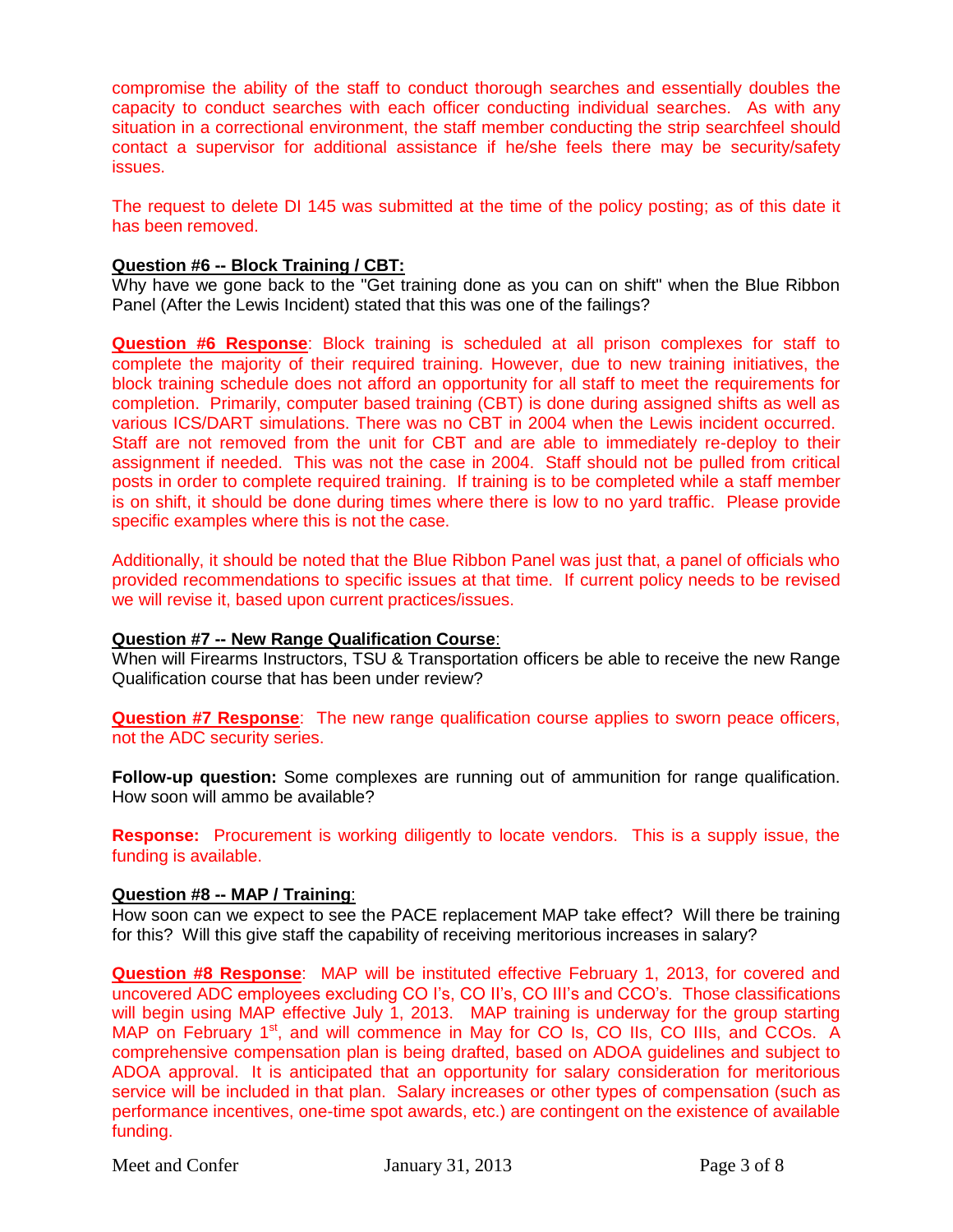# **Question #9 -- CO III Posting / Support Staff**:

Why are Property Room staff allowed to accumulate OT to complete their regular duties after their posted shift is over? The purpose of COIII's and support staff being posted is to reduce OT. Why are we being told we cannot determine where we want to work but when cross levels or OT come in they can.? We are being pulled from our job duties to conduct security functions so would it not be fair to be able to pick a post? Why aren't the rosters being updated to reflect the correct number when staff arrive back to the Unit after transports or special assignments? Due to the numerous duties that have been added to our caseloads we are curious to know if any relief is coming or if support staff and Sergeants in fact work a post? Would it be hard to post only 1 COIII per day and utilize Sgt's?

From: CREDIO, RON Sent: Tuesday, March 13, 2012 2:46 PM To: (Various Staff) Subject: COIIIs

1. Effective immediately COIII's will only work a shift post one day per week.

2. COIII's may work a shift post on weekends if they choose.

3. Should a COIII call in on their assigned day to work or have preapproved leave they will not be required to make that day up to include AL. We do not penalize COIIs for calling in sick or using AL. Therefore, you will not penalize COIIIs for such.

4. COIII's are eligible to qualify at the range if they so desire.

5. The return to primary post for COIIIs and Support Staff must be equitable. Ensure you do not send Support back to their primary post and leave COIIIs posted on a continuous basis.

**Question #9 Response**: On 1/18/13 NROD McWilliams met with COIII's at SMUI to discuss their concerns. The main issues are posting of Sergeants, COIII's not being able to pick a post, adjustments made after transports return and support staff being able to work OT to catch up on their primary duties.

It is difficult to post Sergeants sometimes due to all the code red transports at Eyman. The Warden will direct all units to post Sergeants when possible and monitor rosters to ensure it occurs. COIII's need to understand they will be posted one day per week. They can request a preferred post and if they're qualified with a weapon they can do hospital duty.

Two control room posts are being designated to serve as COIII shift assignments, all program staff said this works best for them. If a COIII wants to work a floor post they can request it with the shift commander.

Numerous transports go out in a shift-some scheduled, some not. Complex Administrators will monitor to adjust staffing as needed. If issues arise, use the chain of command.

Prior to the audit, in a couple of cases, support staff was authorized comp time to catch up paperwork in their primary assignments. No cases were found of COIII's not being able to get programs work completed. In fact SMUI just finished the annual audit and did very well with the least findings in all of Eyman Complex. A review of COIII posting in the Eyman Complex shows SMUI does not post COIII's as often as some other units. Remember this is a team effort and no staff is being required to do more than others. If issues do occur then address them immediately with supervisors in that unit.

**Follow-up question:** Why do we need to post COIII's if the vacancy rate is 3%?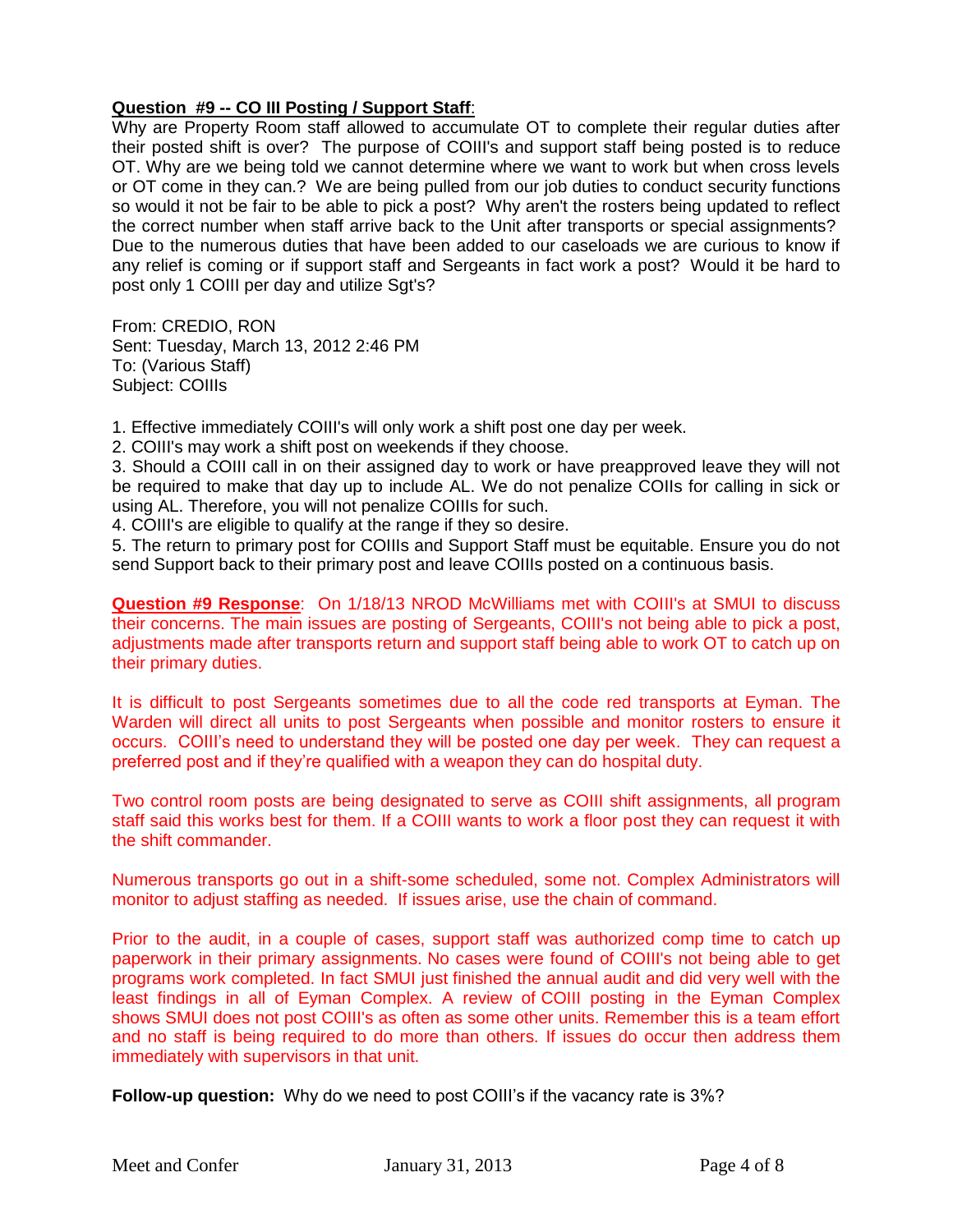**Response:** This is a staff safety issue. Increased mental health concerns and an aging inmate population require additional staff for watches and hospital runs. We have worked to restore the 565 CO positions abolished by the previous administration. The legislature funded 103 positions and we've redistributed others from Douglas to Yuma after the Maricopa Unit was closed; from SACRC to Tucson after it was converted to the release center; and closed the Picacho Unit moving positions to Florence/Eyman. This represents nearly half of the abolished positions being restored.

Wardens are authorized to use OT to man posts. We are beginning to see a decrease in staff assaults. We will continue to prosecute inmates for assault. In the past four years we have a 78% success rate in prosecutions, with 71% resulting in consecutive sentences.

Effective 1/1/2013 assaults will be classified into one of three gradations: Serious injury; Nonserious injury; Throwing. More information on assaults and prosecutions will be forthcoming.

## **Question #10 -- Comp Time / Cap**:

Raising the cap on comp time beyond 480 hrs. All the OT positions cannot be filled currently at 50/50. Once the staff who reach 480 are precluded from continuing to work OT, it will be even more difficult to fill the vacancies.

**Question #10 Response**: ADC does not have the authority to raise the cap on comp time above the 480 mark. That is a Personnel Rule. Additional hours above 480 are automatically converted to 100% OT.

**Follow-up question:** Can supervisors mandate employees who have 480 hours to take leave?

**Response:** Yes, if scheduling allows for it this would be supported.

## **Question #11 -- 40 hour OJT Requirement after staff is rotated**:

Elimination of the 40 hour OJT requirement to work 0800 to 1600 hrs when staff are rotated to another unit. There are two issues with continuing the practice of requiring staff to have a 40 hrs OJT from 0800 to 1600 hrs the first week they rotate to another unit.

First 100% of staff rotating have already worked at the unit they are rotating to as a result of being cross leveled at some point in time or from working OT at the unit they are rotating to. This 0800 to 1600 hrs OJT requirement is not cost effective on the Department because it creates an additional staffing shortage on the shift the rotating staff will be assigned, thus requiring the need for one more additional OT Slot during that OJT week. It also creates a financial burden on the staff member if they carpool or vanpool, as well as child care issues. Additionally it allows the gaining unit to manipulate the RDO assignment.

For example, if a staff member is rotated to another unit effective Saturday, January 19, but is required to have an OJT week of 0800 to 1600 hrs effective January 19, their reporting date to their assigned shift is Saturday January 26. If the rotating staff member had Sat/Sun at their previous unit and another staff member with Sat/Sun is also rotating out of the gaining unit on Sat, Jan 19, the staff member rotating in loses his Sat/Sun RDOs because on Sat, Jan 19, the Sat/Sun RDOs are given to another staff member currently on the shift because the rotating staff does not arrive on shift until Jan 26.

Additionally, the rotating staff member is required to complete a second 40 hrs OJT on their assigned shift. This practice is neither cost effective nor practical.

**Question #11 Response**: This is one area that we were criticized on when we started doing rotation. Staff felt that they were placed on to a new yard without the concept of what they were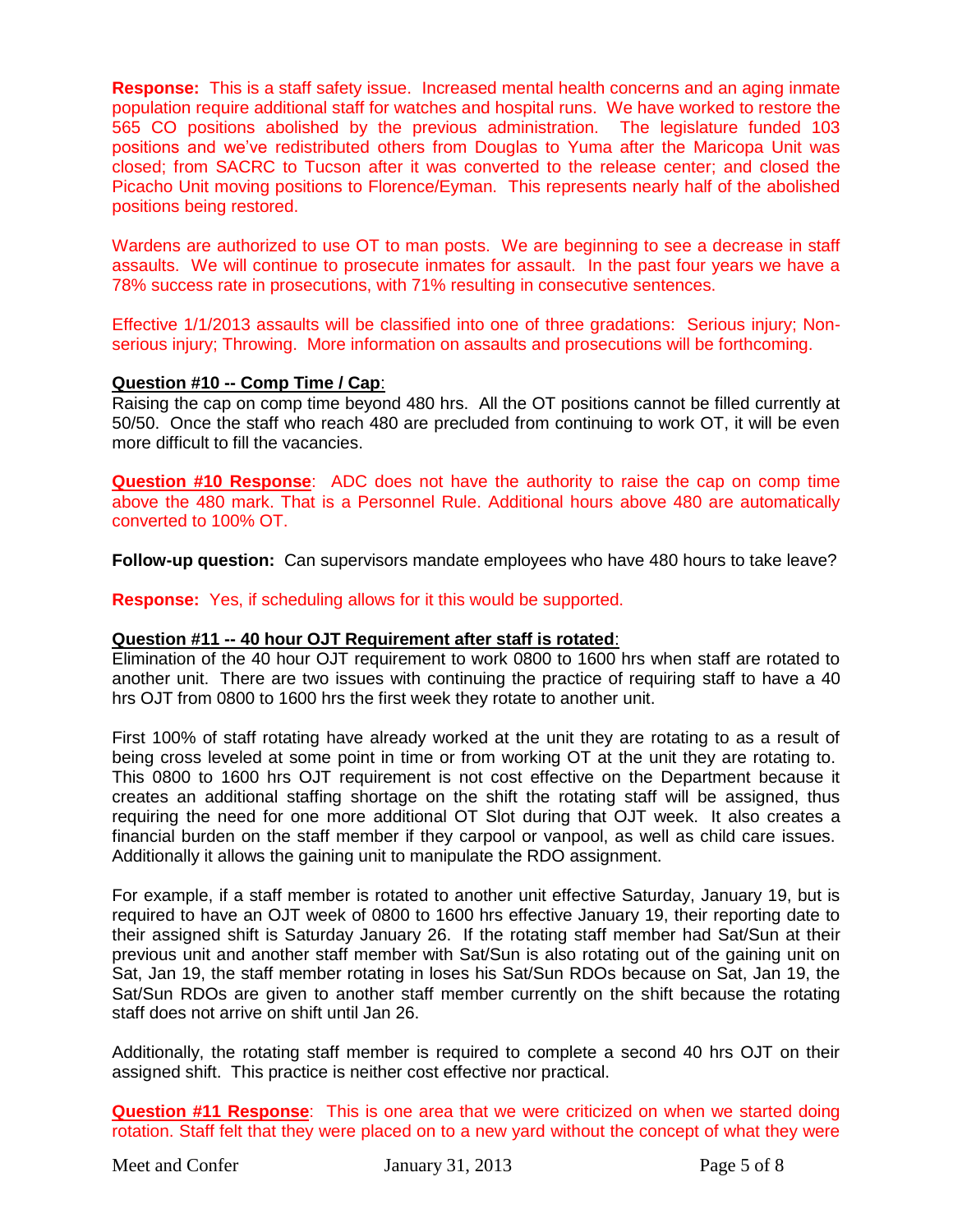supposed to do. After we reviewed it, we agreed to institute the OJT program for rotating staff. OJT is critical for staff rotating to a new unit. Practices and post orders vary from one unit to the next due to their distinctly different populations and physical plants. Everything from programs to work crew turnouts vary from unit to unit. It is imperative that staff become familiar with these differences to enhance their opportunity for success on the new unit.

## **Question #12 – Copier Usage**:

The Administration at Meadows Unit has implemented a new procedure which precludes staff from accessing the copier in the Administrative Bldg. Staff are now required to utilize the copier in the Captain's Area.

This new procedure is not feasible due to the fact that the majority of the staff do not have a key to access the captain's area. This precludes staff from their ability to complete their required duties, i.e., making copies of their correctional service journal when there are security device discrepancies, which require a copy of the journal, as well as, a copy of the security device work order to be attached to the Information Report. Additionally a copy of the Information Report is required to be attached to the original work order. This procedure also prevents staff being able to make copies of money orders that inmates receive in the mail and the inmate's envelope which are required to be attached to the Information Report that is written regarding the money order received in the mail that was not discovered when the mail was processed by Complex mail and property. A copy of the Information Report is also required to be attached to the money order sent to Inmate Banking.

This also affects staff's ability to copy disciplinary reports which are attached to Information Reports as well as the Information Report which is required to be attached to the Disciplinary Report.

Staff are further hindered from copying use of force reports for future reference should an investigation arise weeks or months after the event. Deputy Warden Lao stated that any staff member who needs a copy of any report can obtain the copy through a public records request.

The ability to obtain an Information Report number has also been restricted to only being able to obtain the Information Report number during your shift hours.

**Question #12 Response**: Controls were placed on copy machines after a increase in paper usage and some questionable copies being made by staff occurred. It is not the intent nor has it impacted the copying of paperwork required by policy. You must now get approval from a unit supervisor to make copies

The representative requested to meet with the Director to discuss this privately.

## **Question #13 – Annual Leave vs. Flexing schedule**:

SMUI has implemented a new procedure that precludes COIII from adjusting their work schedules in lieu of taking annual leave time.

For example if there is a need for a COIII to leave 2 hours early or come in 2 hours late on a particular day, they are not allowed to adjust his or her schedule and work an extra 2 hours during their other 4 work days. Instead they are being required to take annual leave.

This decision was made by COIV Pinney and COIV Bowman based solely on their joint decision not to allow COIII to adjust their work schedule. However, the decision only precludes COIIIs from adjusting their schedule based on their needs. Instances still occur where COIIIs are required to come in early or stay late based on the needs of the unit and on instances where the COIII works more than 8 hours, the COIII is flexed out at the discretion of the COIV.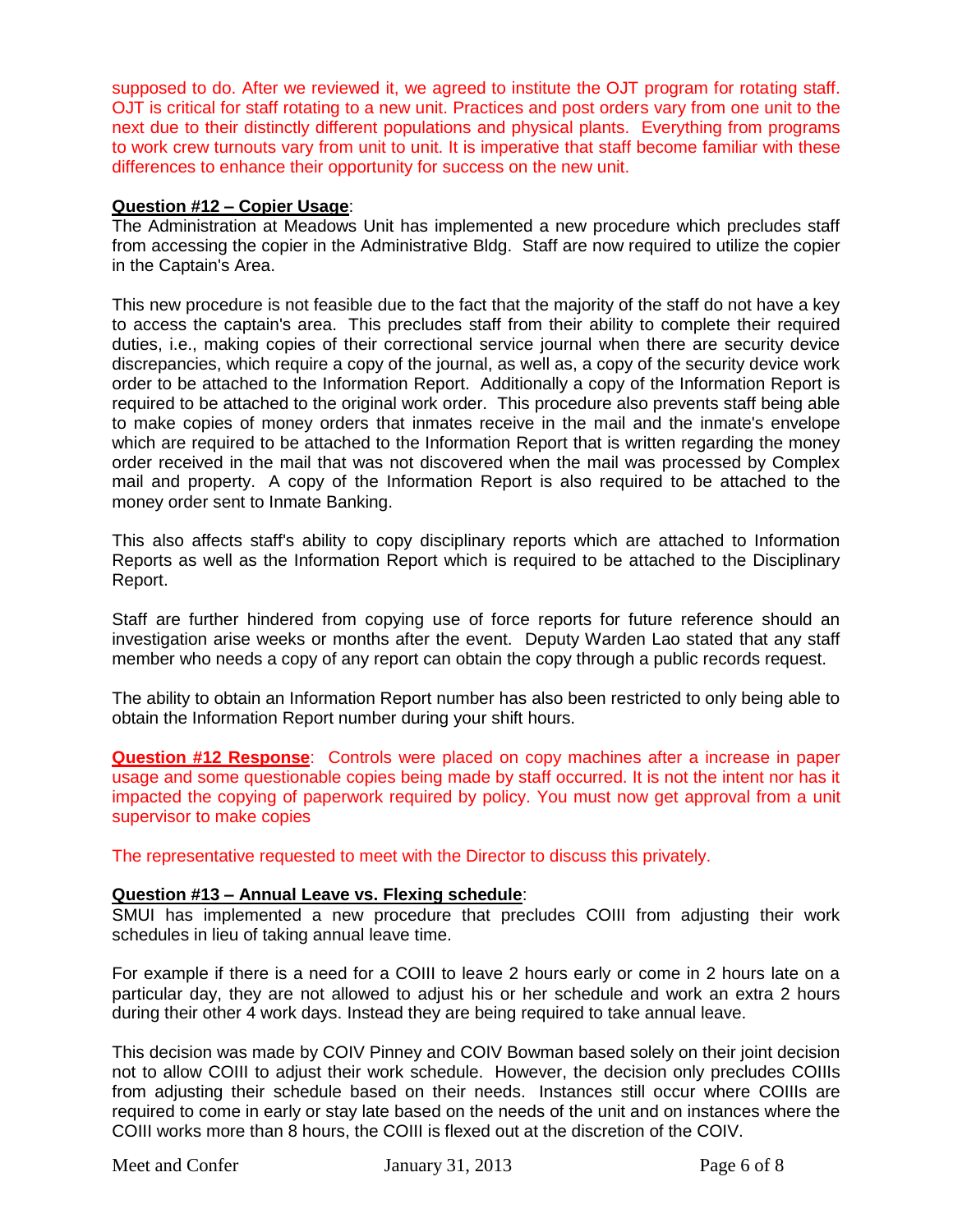**Question #13 Response**: The needs of the Department/Unit and our personal needs are two different things. While personal needs are important, for the purpose of scheduling shift coverage, the Unit needs take a priority. It is difficult enough to balance our rosters and cover post needed. We need to be fair and equal with all staff requests. It is not a good practice to let each staff member tailor their hours based on personal needs. As for flexing out staff during the week for extra hours, this practice is used when possible in all Complexes.

# **Legislative Session**

The agency submitted decision packages to support staffing for the 500 bed maximum custody facility to be located at ASPC-Lewis in the vacant-half of the Rast Unit. The request included funding for 183 positions. This staffing pattern is subject to change because the architectural designs have not been finalized. The beds are scheduled to be on-line July 2014.

The first 500 of 1000 private prison beds to be located at Eloy will be online January 2014 with the second 500 on-line January 2015. The Department is requesting six positions to be added to the Contract Beds Bureau to support monitoring activities at the new facilities.

The Department is requesting \$8 million to refurbish the Yard Office/Kitchen and ACI Laundry facilities at ASPC-Yuma. Director Ryan testified before the Senate Appropriations Committee and received verbal support for the request. He continues to educate the legislature regarding custody levels, bed types and staff safety issues; freshmen legislators will tour Florence/Eyman in the near future.

## **Staffing**

Yolanda Elliott was promoted to Warden at Douglas after the tragic passing of Warden Antonio Baca. Warden Tara Diaz retired from Lewis and will be replaced by Warden Bock from Yuma. Warden Laura Escapule will return to Yuma from Winslow. Berry Larson is returning to the Department as Warden at Winslow.

It was announced at the Administrators Meeting in December that all Wardens will be required to hold a degree. Incumbents who do not possess a degree will be mandated to pursue an AA or BA. Tuition assistance continues and staff are encouraged to take advantage – education is a life-long endeavor.

# **Follow-up Questions**

**Question:** What plans do you have for the Eggers Unit at Douglas?

**Response:** We are working to finalizing repairs at the Eggers Unit. Once complete, inmates will be moved back into it and repairs will commence at Gila Unit.

**Question:** Will anyone be promoted from the Lieutenant Special Announcement in November?

**Response:** Offender Operations approved several vacancies to be filled on Monday, but needs more specific information to provide an accurate response.

**Question:** When employees are interviewed during an AIU investigation, they are advised not to talk to anyone outside their chain-of-command. Often employee representative are present and therefore privy to the information. Can they speak to the employee representative?